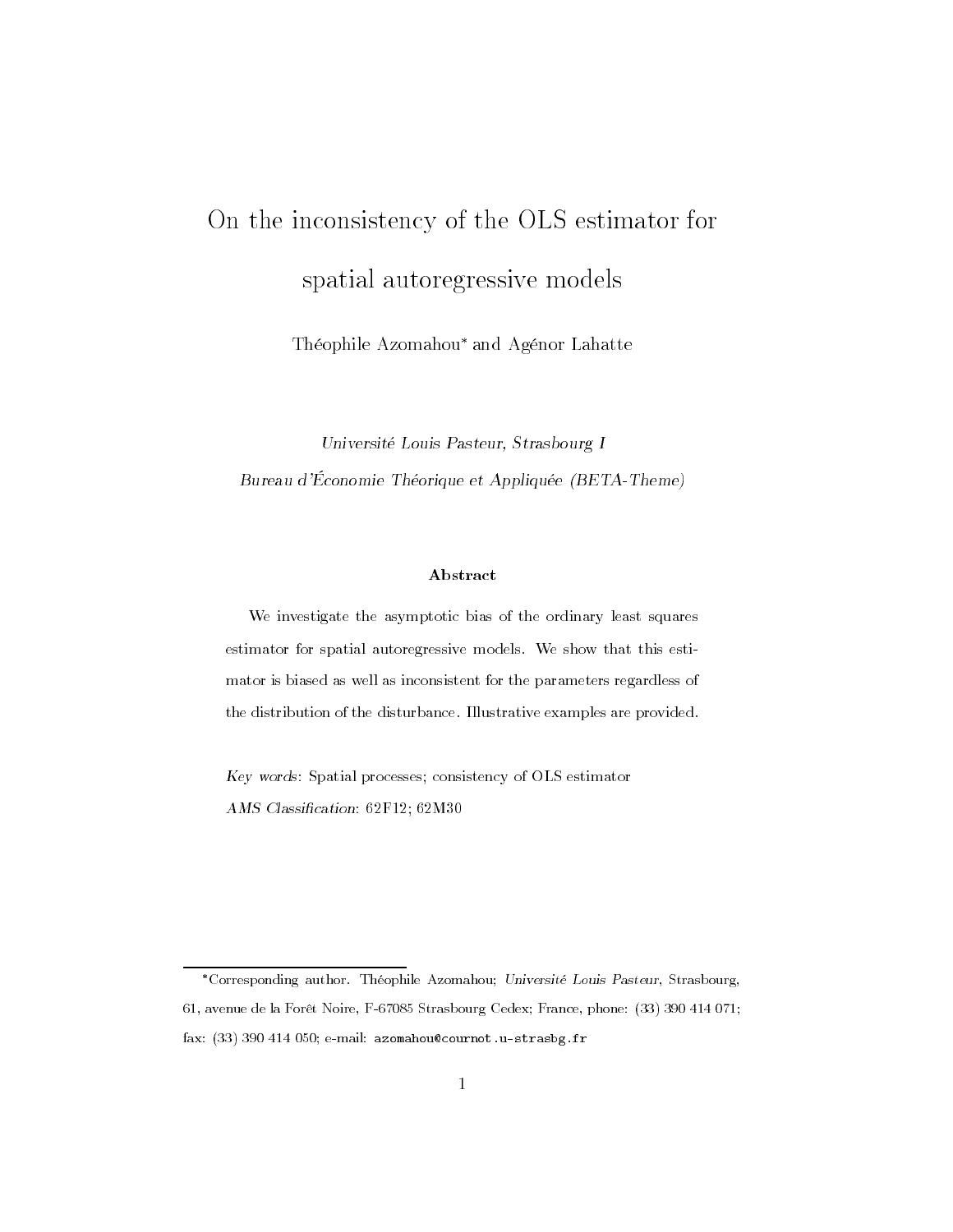# <sup>1</sup> Introduction

Many studies deal with the spatial modeling of phenomena in a regression context. Recent examples of empirical work that explicitly incorporate spatial dependence concern the forecasting of cigarette demand using panel data, Baltagi and Li (1999), the study of responses of real wages to local and aggregate unemployment rates over time, Ziliak et al. (1999) and the estimation of a hedonic model for residential sales transactions, Bell and Bockstael (2000). From a theoretical side, Kelejian and Prucha (1998, 1999) and Conley (1999) developed new estimators based on Generalized Method of Moments (GMM) to deal respectively with generalized spatial models and lattice models.<sup>1</sup> Readers are also referred to Ripley  $(1981, 1988)$ , Cressie (1991) and Sa jjan (2000) for special topics on spatial processes.

Two structures of spatial dependence mostly encountered both in the statistics and econometrics literature are sources of statistical inference problems: spatial dependencies across observations for the response variable (dependent variable) and spatial autocorrelation in the error terms. Indeed, contrary to time-series models which are associated with uni-directional time flow, there is no natural order for arranging spatial data. Spatial data are supplemented with a multi-directional motion. This particular characteristic of spatial processes precludes a simple transposition of time-series methodologies. As outlined by Anselin (1988, p.59), the asymptotic properties of the ordinary least squares estimator for the model with spatial residual autocorrelation are more in line with the times-series analogue. Indeed, parameter

 $1By$  general spatial model we mean a cross-sectional regression model for spatial data containing both the spatial lag of the response variable as additional regressor and a disturbance term that is spatially autoregressive.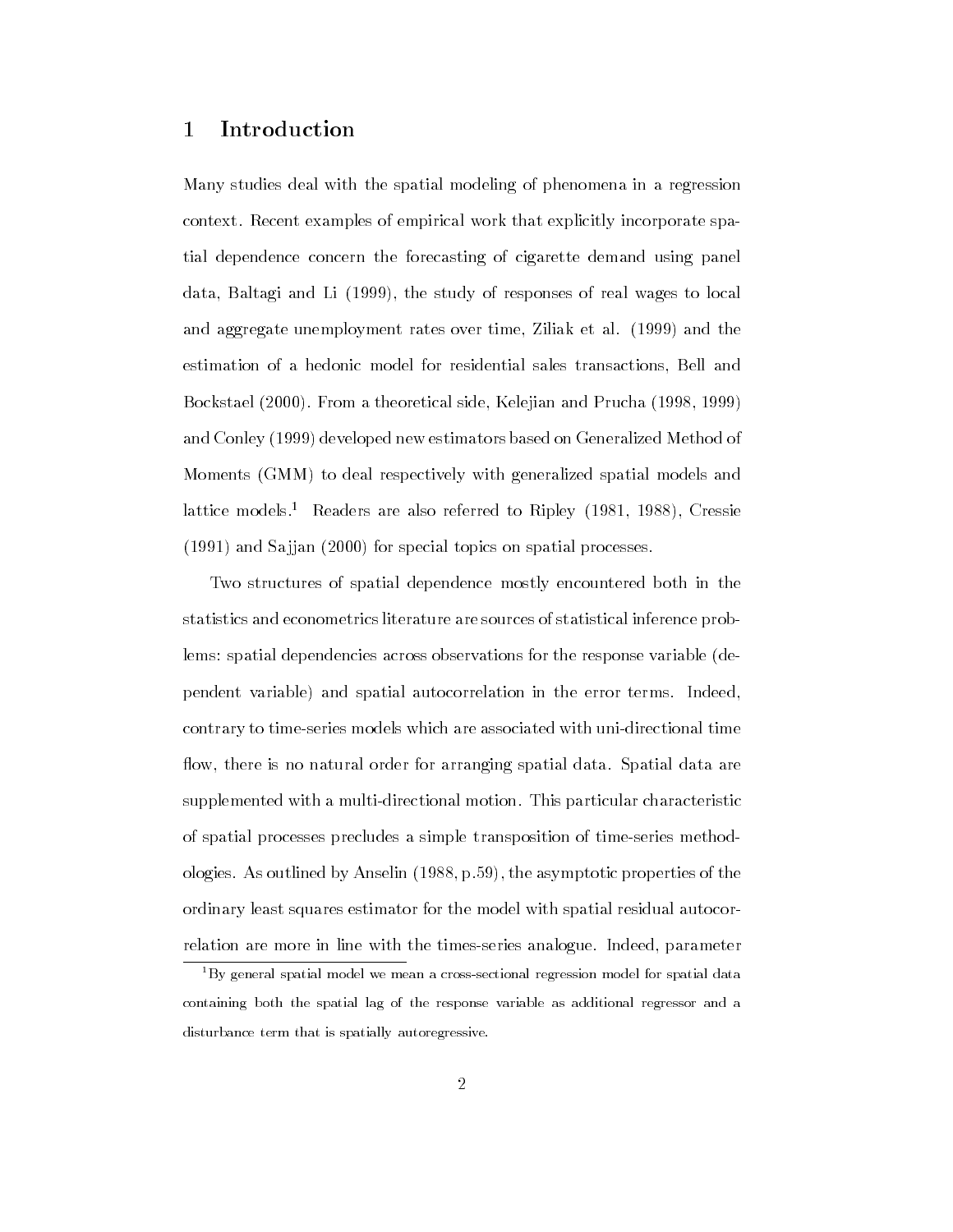estimates will still be only unbiased but inefficient due to the nondiagonal structure of the variance-covariance matrix of the error terms. In light of this, Kelejian and Prucha (1997) have shown that, in a spatial autoregressive errors specification, the attempt to use a two-stage least squares procedure based on the Cochrane-Orcutt (1949) transformation leads to inconsistent estimates. Kelejian and Prucha (1997) demonstrated that the response function of the spatial autoregressive model associated with the Cochrane-Orcutt transformation violated Amemiya's (1985, p.246) rank condition, raising identification issues for the spatial parameter.

In a regression context and from a methodological viewpoint, when a spatial lag of the response variable is used as additional regressor, the spatial dynamics involved induces the problem of endogeneity. Indeed, contrary to time-series models where the lagged term of the dependent variable is uncorrelated with the error if there is no serial residual correlation, in the spatial context, this correlation occurs regardless of the properties of the disturbance. As a result, the ordinary least squares estimator will be inconsistent. This inconsistency is mentioned in papers presenting alternative estimation procedures, see e.g., Anselin and Bera (1998) for a review of various available estimators. However, to the best of our knowledge, the details of the theoretical reasons of this inconsistency have not yet been published.

The purpose of this paper is to investigate the asymptotic properties of the ordinary least squares estimator for autoregressive spatial models. We show that this estimator is biased as well as inconsistent regardless of the distribution of the disturbance. We provide a detailed proof that the bias of the ordinary least squares estimator for autoregressive spatial models is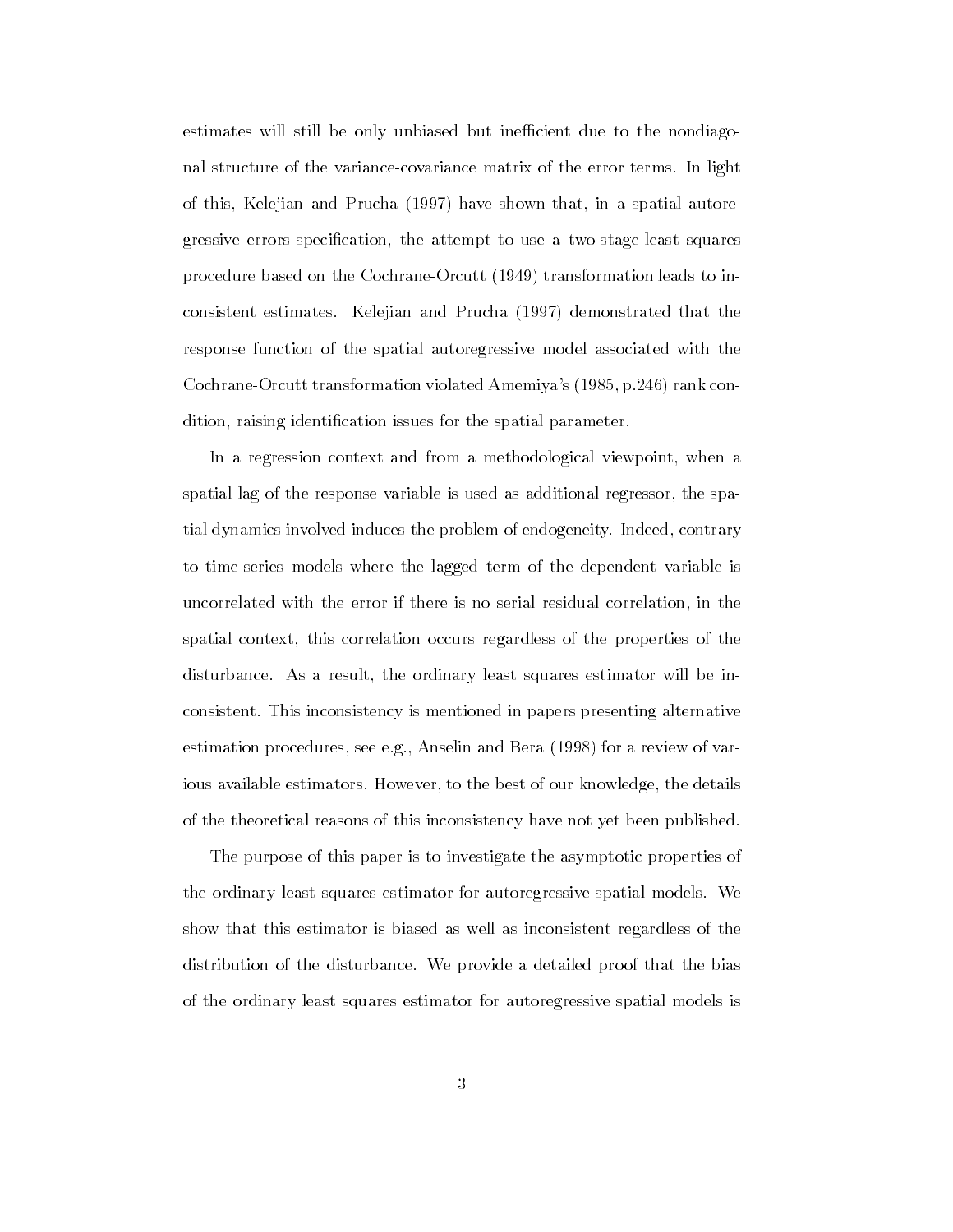$O_p(1)$  and not zero.

The paper is organized as follows. Section 2 presents the model and some examples illustrating the issue. Section 3 is devoted to theoretical results. Section 4 concludes the study.

# <sup>2</sup> Model and examples

Without loss of generality, let us consider a linear regression model generated from a spatial stochastic process of the form

$$
y_n = \theta W_n y_n + \varepsilon_n, \qquad |\theta| < 1,\tag{1}
$$

where  $y_n$  is a  $n \times 1$  vector of observations for the response variable (dependent variable),  $W_n y_n$  is a spatial regressor with  $W_n$  denoting a  $n \times n$  spatial weighting matrix; that is to say,  $W_n$  expresses for each (row) observation those (columns) locations that belong to its neighborhood set as non-zero elements. Clearly,  $W_n$  is the matrix of a graph, Berge (1983). This definition will be illustrated in the examples below.  $\theta$  is a spatial parameter (to be estimated) and  $\varepsilon_n$  is a  $n \times 1$  vector of error terms. The specification (1) is widely used in empirical analysis and usually referred as to pure first order spatial autoregressive model by analogy with time-series.2 Indeed, if we assume that  $E(\varepsilon_n)=0$ , then the conditional expectation of  $y_n$  is  $E(y_n|.) = \theta W_n y_n$ . The dependent variable can then be viewed, in part, to depend on a weighted average of the values it takes on neighboring crosssectional units. For reasons of generality, we permit the elements of the matrices and vectors to depend on the number of observations  $n$ , that is to

<sup>&</sup>lt;sup>2</sup>The model (1) may be viewed as the spatial analogue of time-series  $AR(1)$  processes, that is  $y_t = \theta y_{t-1} + \varepsilon_t$ .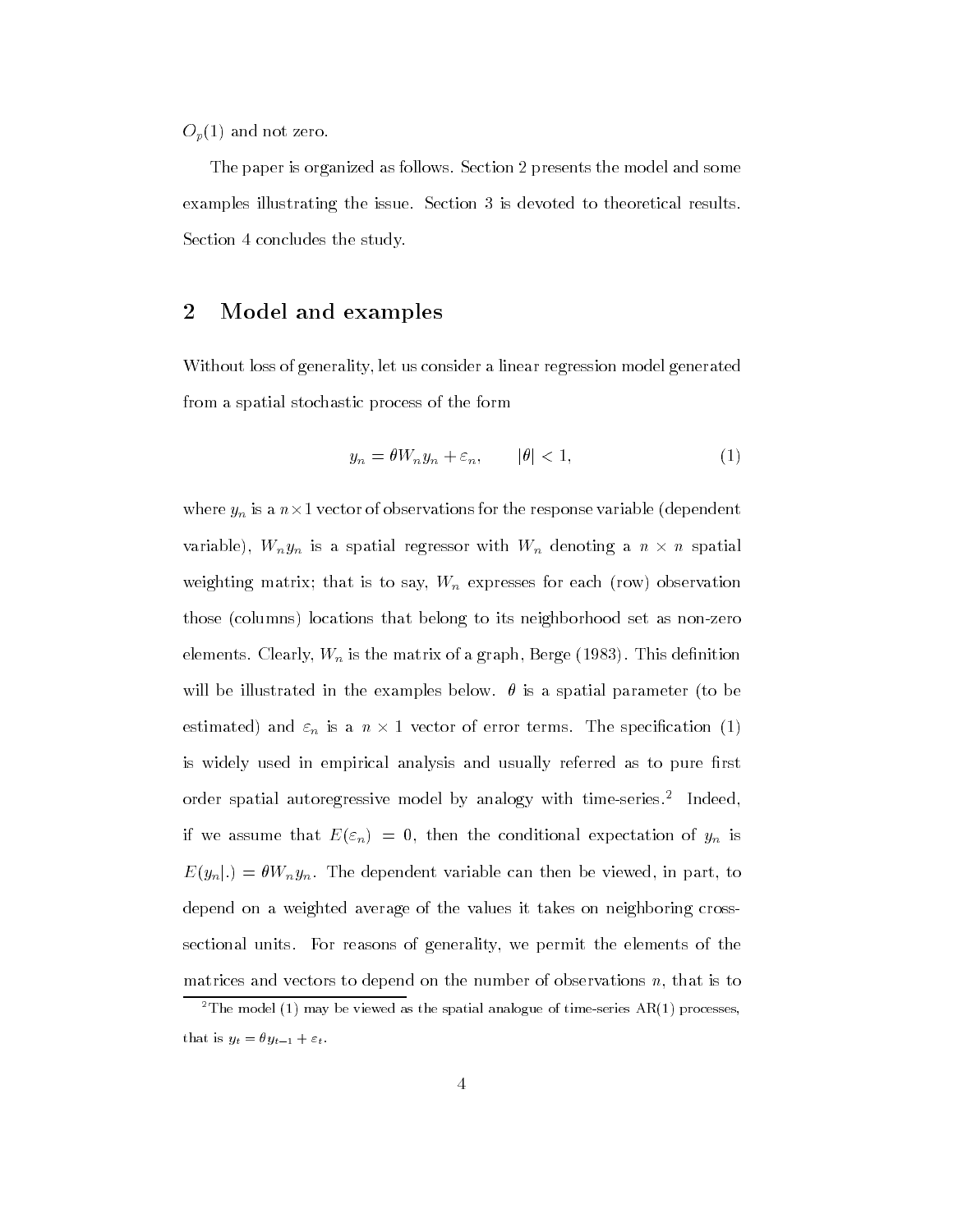form a triangular array. Thus, in the notations an index  $n$  denotes the size of the sample. This notation allows us to fix ideas on elements of the model which depend on  $n$ .

Despite its simplicity, this model captures all the effects of the presence of a spatially lagged response variable, and can therefore be used for our purpose. To ease notations, let  $z_n := W_n y_n$ . If we assume the errors to be i.i.d., the OLS estimator for  $\sigma$  denoted  $\sigma$  is

$$
\hat{\theta}_n = (z'_n z_n)^{-1} z'_n y_n.
$$
 (2)

Substituting the expression for  $y_n$  in (1) the population parameter from (2) leads to

$$
\hat{\theta}_n = \theta_0 + \left(z_n' z_n\right)^{-1} z_n' \varepsilon_n. \tag{3}
$$

Dased on relation (5), the convergence of  $\sigma$  towards the true value of  $\sigma$ denoted  $\theta_0$  requires the following conditions:<sup>3</sup>

$$
\underset{n \to \infty}{\text{plim}} n^{-1}(z_n' z_n) = M_z,\tag{4}
$$

with  $M_z$  a non-zero scalar and

$$
\text{plim}_{n \to \infty} n^{-1} (z_n' \varepsilon_n) = 0. \tag{5}
$$

In the spatial framework, condition  $(4)$  can be satisfied with suitable restrictions on the value of  $\theta$  and on the structure of the spatial weighting matrix. But except in the trivial case where  $\theta = 0$ , condition (5) does not hold. The aim is to show that the limit in probability of the bias  $E(\nu_n) = \nu_0$  is not zero unless  $\theta = 0$ . To show this, we make use of the following assumptions.

The should be noted that the class of distributions allowed for  $\varepsilon_n$  precludes the Dirac  $\overline{\phantom{a}}$ mass.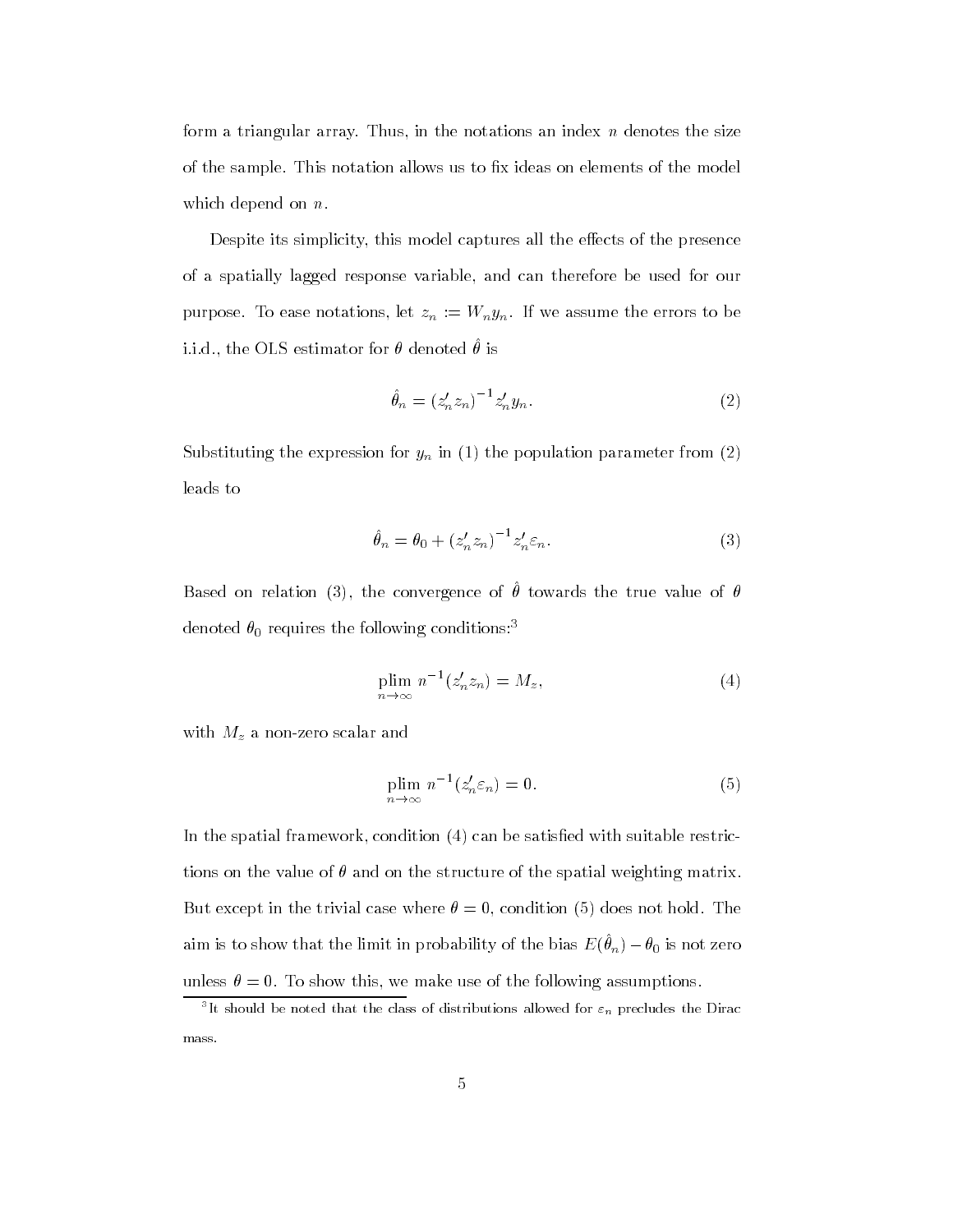**Assumption 1** The  $\varepsilon_{i,n}$  are i.i.d. with mean zero and variance  $\sigma_{\varepsilon}^2 < \infty$ . Moreover, there exists a finite non negative constant  $c_{\varepsilon}$  such that for all i,  $1 \leq i \leq n, \forall n \geq 1,$  the s-th absolute moments are such that  $E|\varepsilon_{i,n}|^s \leq c_{\varepsilon}$  $\infty, \forall s > 0.$ 

**Assumption 2** All diagonal elements  $\omega_{ii,n}$  of the spatial weighting matrix  $W_n$  are zero and the off-diagonal elements  $\omega_{ij,n}$  are such that  $\sum_{i=1}^n |\omega_{ij,n}| \leq 1$  $\kappa_\omega$  and  $\sum_{i=1}^n |\omega_{ij,n}| \leq \kappa_\omega$  for all  $j=1,\cdots,n;$   $\forall\, n\geq 1,$  where  $\kappa_\omega$  is a finite constant.

**Assumption 3** The matrix  $(I - \theta W_n)$  is nonsingular and the following sums:  $\sum_{i=1}^n |m_{ij,n}|$  and  $\sum_{i=1}^n |m_{ij,n}|$  are bounded by, say  $\kappa_m$   $<$   $\infty$  for all  $j$   $=$  $1, \cdots, n; n \geq 1$ , with  $m_{i,j,n}$  being an element of  $M_n = (I - \theta W_n)^{-1}$ , for all  $|\theta| < 1$ .

Using the Markov inequality, it is easy to show that the second part of Assumption 1 implies that  $n^{-1} \sum_{i=1}^n |\varepsilon_{i,n}|^s = O_p(1)$ ,  $\forall s > 0$ . Assumption 2 allows us to restrict the extent of the spatial dependence. Under some conditions related to the eigenvalues of  $W_n$  and the restriction that  $|\theta| < 1$ , the invertibility of  $M_n$  is ensured as stated in Assumption 3.<sup>4</sup> We give some examples to illustrate the issue.

Consider a spatial system constituted by four units  $S = \{s_1, s_2, s_3, s_4\}$ located on a straight line and arranged in the increasing order of the indices. We can define the neighborhood sets  $V_{s_i}$ , with  $V_{s_i}$  indicating the neighbors of  $s_i$ , by  $V_{s_1} = \{s_2\}$ ,  $V_{s_2} = \{s_1, s_3\}$ ,  $V_{s_3} = \{s_2, s_4\}$  and  $V_{s_4} = \{s_3\}$ .

The all eigenvalues of W<sub>n</sub> are less than or equal to one in absolute value,  $|v| < 1$  implies that all eigenvalues of  $\theta W_n$  are strictly below one in absolute value, which ensures that  $M_n = \sum_{i=0}^{\infty} \theta^i W_n^i$ , Horn and Johnson (1985).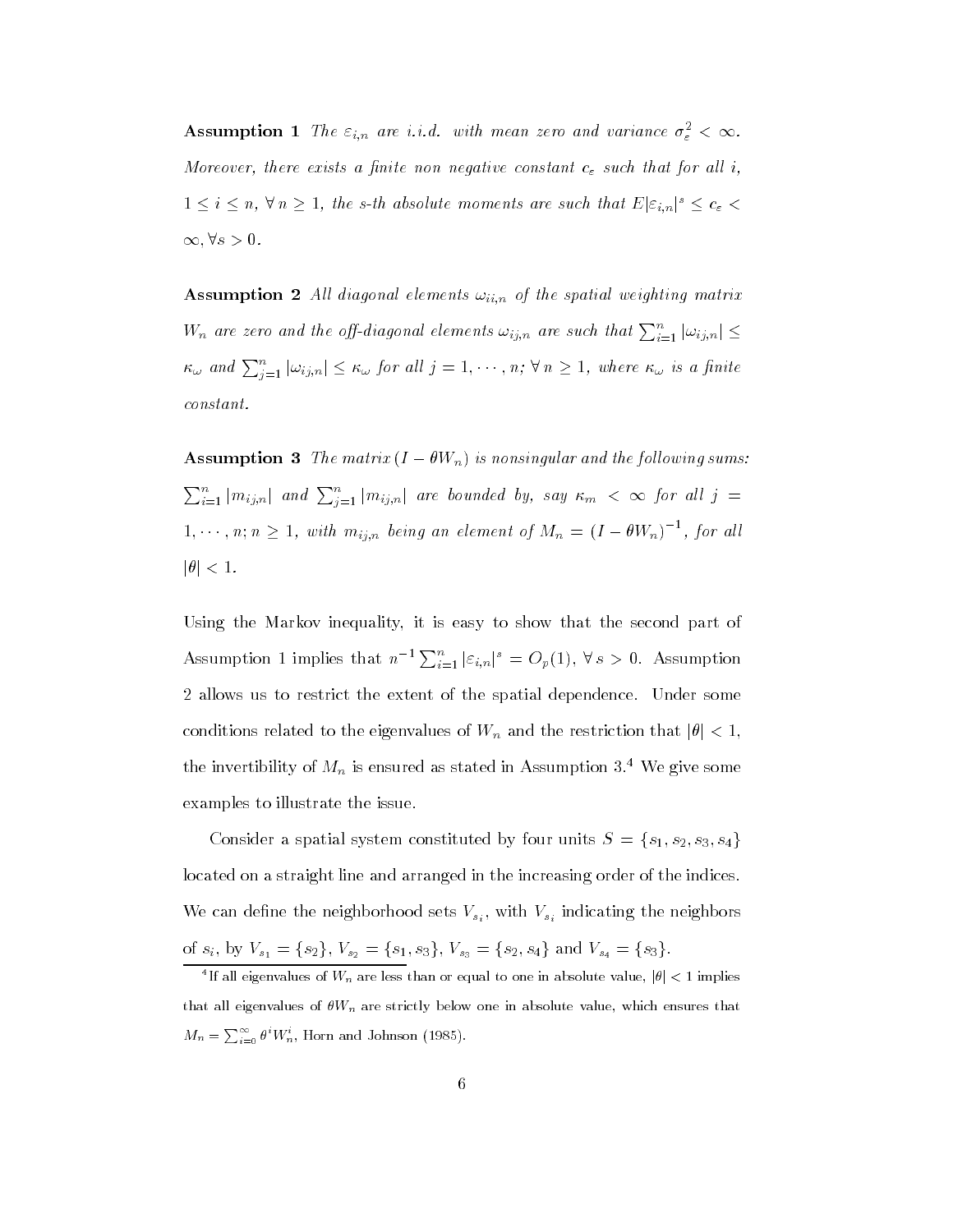In the first example, we use as spatial weighting matrix the binary matrix of dimension 4  $\times$  4 denoted  ${W}_{1,n}$  of the graph associated with  $S.$  This yields a first order contiguity matrix

$$
W_{1,n} = \begin{pmatrix} 0 & 1 & 0 & 0 \\ 1 & 0 & 1 & 0 \\ 0 & 1 & 0 & 1 \\ 0 & 0 & 1 & 0 \end{pmatrix}.
$$
 (6)

Let  $\varepsilon_n$  be a vector of error terms with suitable dimension. The assumptions on  $\varepsilon_n$  and  $W_{1,n}$  yield

$$
E\left[\varepsilon'_{n}W_{1,n}(I-\theta W_{1,n})^{-1}\varepsilon_{n}\right] = \frac{1}{D}2\sigma_{\varepsilon}^{2}\theta(3-2\theta^{2}),\tag{7}
$$

with  $D = 1 - 30^\circ + 0^\circ$ . Given the maintained assumptions of the model, the second term of relation (7) is zero if and only if  $\theta = 0$  (this term is zero for  $\theta_1 = 0$  and  $\theta_2 = \pm \sqrt{3/2}$ , but the latter violates the assumption  $|\theta| < 1$ . For the second example, consider a row-standardized version of  $W_{1,n}$  denoted  $W_{2,n}$ . We get

$$
W_{2,n} = \begin{pmatrix} 0 & 1 & 0 & 0 \\ 0.5 & 0 & 0.5 & 0 \\ 0 & 0.5 & 0 & 0.5 \\ 0 & 0 & 1 & 0 \end{pmatrix}.
$$
 (8)

Then,

$$
E\left[\varepsilon_n'(I - \theta W_{2,n}')^{-1} W_{2,n}' \varepsilon_n\right] = \frac{1}{D} 2\sigma_\varepsilon^2 \theta(5/4 - \theta^2),\tag{9}
$$

with  $D = 1 - (3/4) \theta^2 + (1/4) \theta^2$ . In this case also, we have  $\theta_1 = 0$  and  $\theta_2=\pm\sqrt{5/4}$ , and only the first solution is acceptable.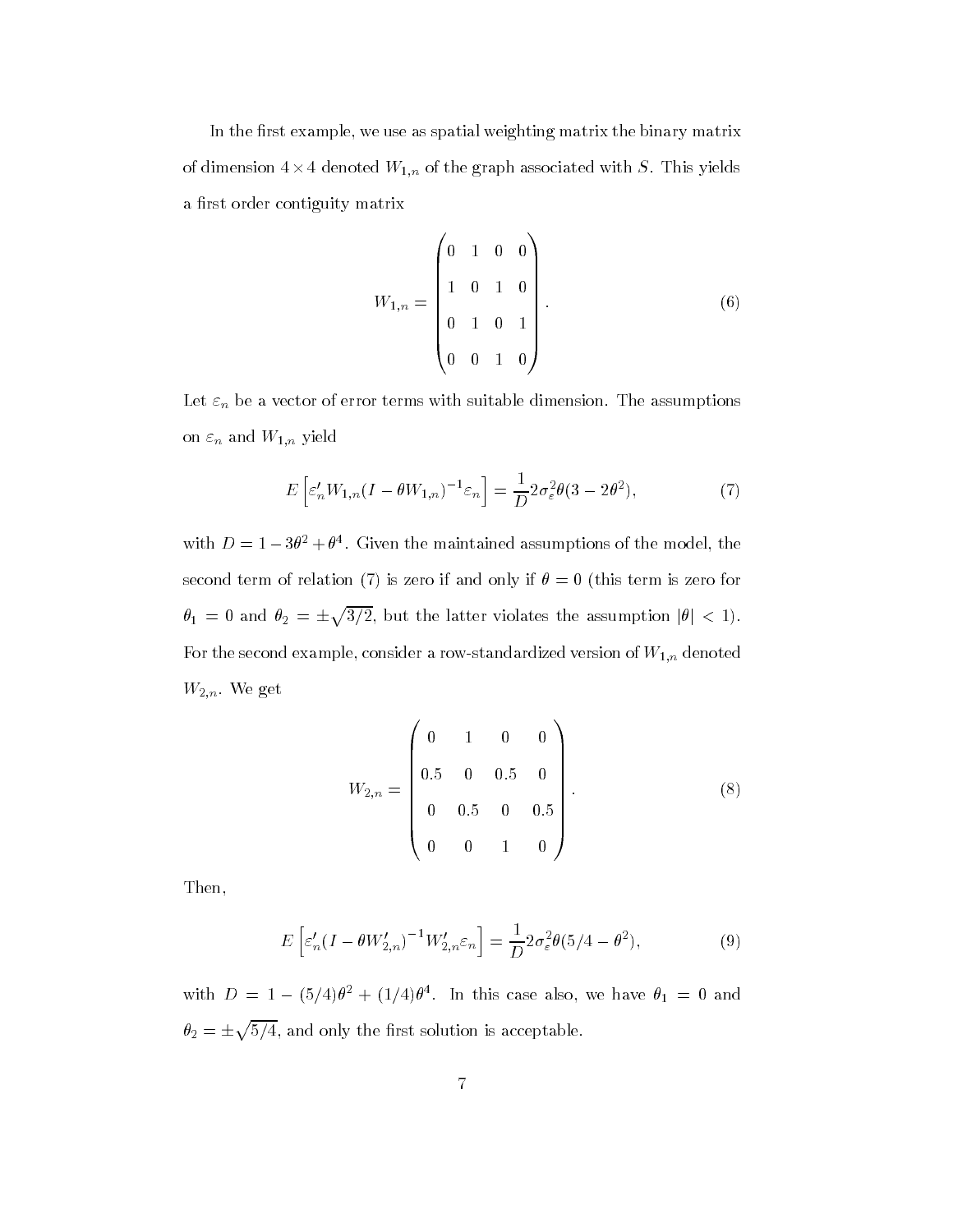From these two examples, we note that the expectations are null only for  $\theta = 0$ , which suggests that condition (5) does not hold unless  $\theta = 0$ . Note that the above examples can be extended to the case of  $(S)_{i=1}^{\infty}$  spatial units on a straight line and it can be shown easily that the same conclusion applies. We now provide the theoretical proof.

# <sup>3</sup> Bias properties

**Theorem 1** Given Assumptions 1-5, the bias  $E(\theta_n) = \theta_0$  is  $\mathcal{O}_p(1)$ .

#### Proof.

The proof is given in two steps. We show respectively that plim n!1  $n^{-1}(z_n^2z_n)$ and and planning  $\sim$ n!1  $n^{-1}(z_n \varepsilon_n)$  are  $O_p(1)$ .

(1)  $\text{plim}_{n \to \infty} n$   $(z_n z_n) = O_p(1)$ .

Note that the  $z_{i,n}$ 's are not independent. Then using the law of large numbers for dependent observations (see, e.g., White  $(1984, p.42)$ ), plim $_{n\to\infty}n^{-1}$  $(z'_n z_n) \rightarrow E(z'_n z_n)$ . Also,  $n^{-1} \sum_{i=1}^n z_{i,n}^2 \rightarrow$  $\stackrel{p}{\to} E(z_n^2)$  and  $E(n^{-1}\sum_{i=1}^n z_{i,n}^2) =$  $L(z_n^-)$ . Then,

$$
E|n^{-1}(z'_{n}z_{n})| = E|n^{-1}\varepsilon'_{n}M'_{n}W'_{n}W_{n}M_{n}\varepsilon_{n}|
$$
  
\n
$$
= E\left|n^{-1}\sum_{i=1}^{n}\sum_{j=1}^{n}\sum_{l=1}^{n}\sum_{k=1}^{n}\sum_{p=1}^{n}\varepsilon_{i,n}m_{ki,n}\omega_{lk,n}\omega_{lp,n}m_{pj,n}\varepsilon_{j,n}\right|
$$
  
\n
$$
\leq n^{-1}\sum_{i=1}^{n}\sum_{j=1}^{n}\sum_{l=1}^{n}\sum_{k=1}^{n}\sum_{p=1}^{n}|m_{ki,n}||\omega_{lk,n}||\omega_{lp,n}||m_{pj,n}|
$$
  
\n
$$
E|\varepsilon_{i,n}||\varepsilon_{j,n}| =: \xi_{1}.
$$

From Assumption 1,  $E[\varepsilon_{i,n}||\varepsilon_{j,n}] \leq c_{\varepsilon}$  for  $i = j$  and  $E[\varepsilon_{i,n}||\varepsilon_{j,n}] \leq c_{\varepsilon}^2$  for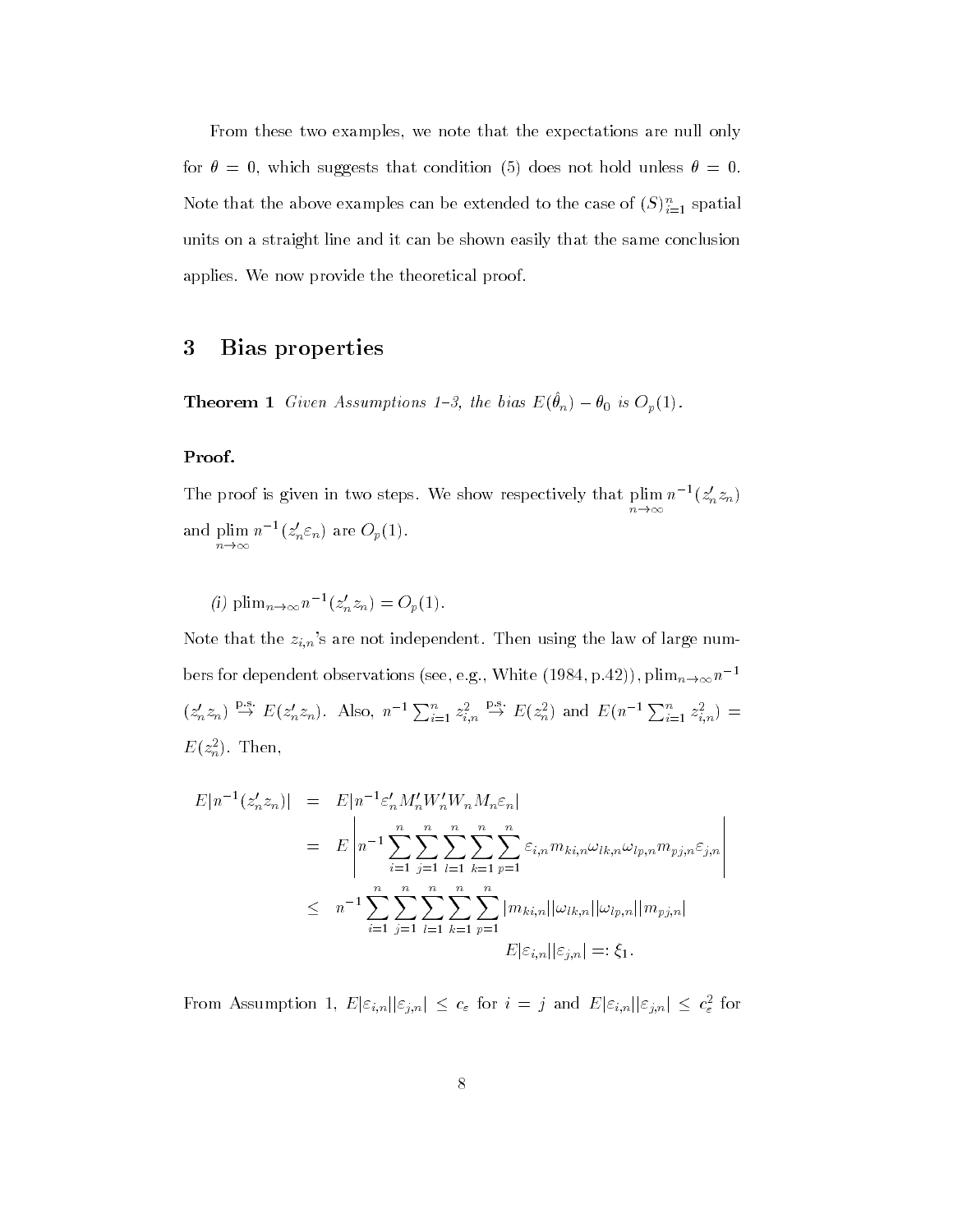$i\neq j.$  Assuming that  $1\leq c_\varepsilon$  and by the Cauchy-Schwarz inequality we have

$$
\xi_1 \leq n^{-1} c_{\varepsilon}^2 \sum_{i=1}^n \sum_{j=1}^n \sum_{l=1}^n \sum_{k=1}^n \sum_{p=1}^n |m_{ki,n}| |\omega_{lk,n}| |\omega_{lp,n}| |m_{pj,n}| =: \xi_2.
$$

Observing that only  $|m_{pj,n}|$  depends on j and using Assumption 3, it follows that

$$
\xi_2 = n^{-1} c_{\varepsilon}^2 \sum_{i=1}^n \sum_{l=1}^n \sum_{k=1}^n \sum_{p=1}^n |m_{ki,n}| |\omega_{lk,n}| |\omega_{lp,n}| \sum_{j=1}^n |m_{pj,n}|
$$
  

$$
\leq n^{-1} c_{\varepsilon}^2 \kappa_m \sum_{i=1}^n \sum_{l=1}^n \sum_{k=1}^n \sum_{p=1}^n |m_{ki,n}| |\omega_{lk,n}| |\omega_{lp,n}| =: \xi_3,
$$

From  $\xi_3$ , only  $|\omega_{lp,n}|$  depends on p and using Assumption 2 we can write

$$
\xi_3 = n^{-1} c_{\varepsilon}^2 \kappa_m \sum_{i=1}^n \sum_{l=1}^n \sum_{k=1}^n |m_{ki,n}| |\omega_{lk,n}| \sum_{p=1}^n |\omega_{lp,n}|
$$
  

$$
\leq n^{-1} c_{\varepsilon}^2 \kappa_m \kappa_\omega \sum_{i=1}^n \sum_{l=1}^n \sum_{k=1}^n |m_{ki,n}| |\omega_{lk,n}| =: \xi_4.
$$

It then follows that

$$
\xi_4 = n^{-1} c_{\varepsilon}^2 \kappa_m \kappa_{\omega} \sum_{i=1}^n \sum_{k=1}^n |m_{ki,n}| \sum_{l=1}^n |\omega_{lk,n}|
$$
  

$$
\leq n^{-1} c_{\varepsilon}^2 \kappa_m \kappa_{\omega}^2 \sum_{i=1}^n \sum_{k=1}^n |m_{ki,n}| =: \xi_5
$$

Finally, we have

$$
\xi_5 \leq n^{-1} \sum_{i=1}^n c_\varepsilon^2 \kappa_m^2 \kappa_\omega^2
$$
  
=  $c_\varepsilon^2 \kappa_m^2 \kappa_\omega^2 < \infty$ .

We may conclude that  $E|n^{-1}(z_n'z_n)| = E|n^{-1}\varepsilon_n'M_n'W_n'W_nM_n\varepsilon_n|$  is bounded and thus is  $O_p(1)$ .

(ii) 
$$
\text{plim}_{n\to\infty} n^{-1}(z'_n \varepsilon_n) = O_p(1)
$$
.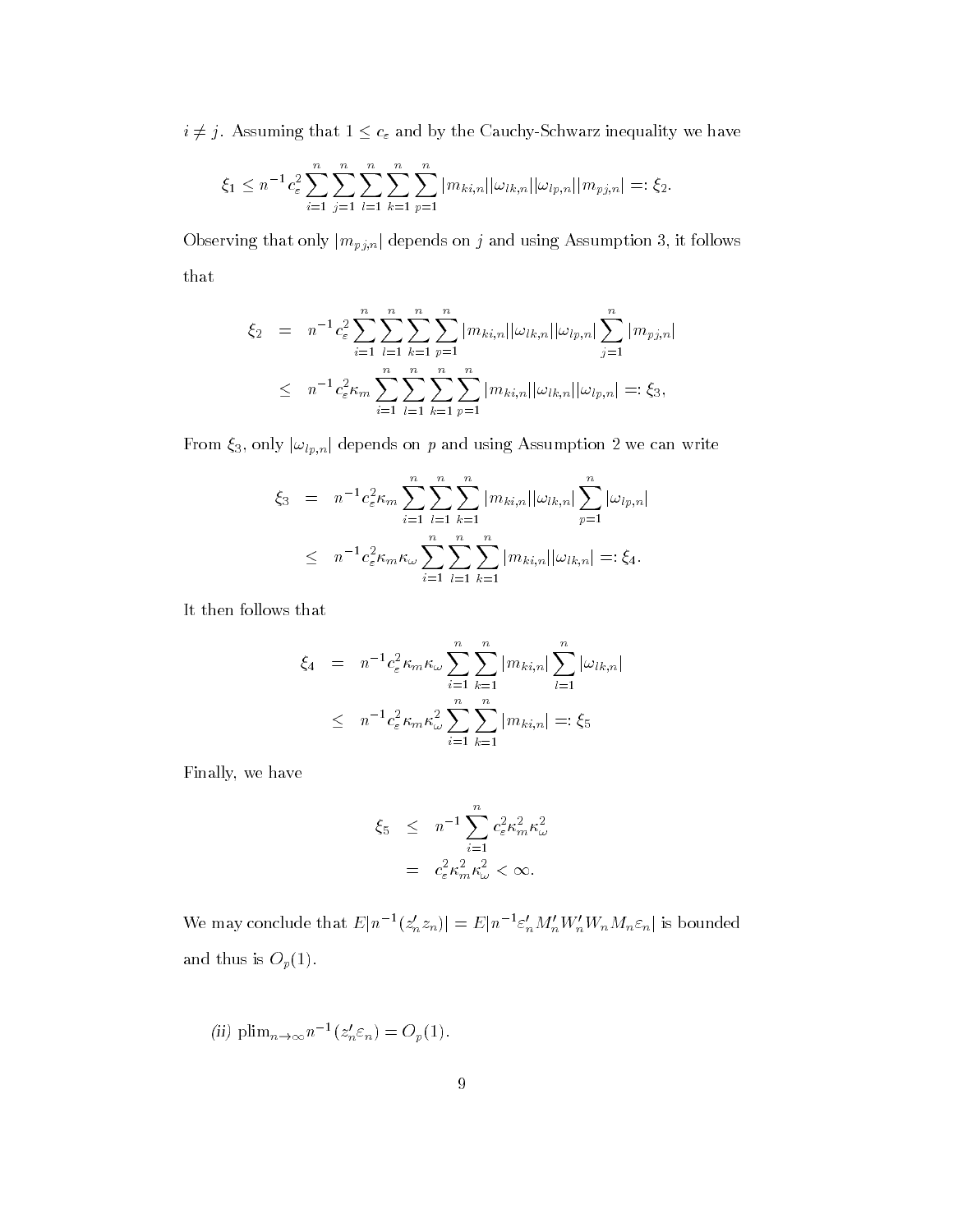Applying an analogue step to the previous we obtain

$$
E|n^{-1}(z'\varepsilon_n)| = E\left|n^{-1}\varepsilon'_n M'_n W'_n \varepsilon_n\right|
$$
  
\n
$$
= E\left|n^{-1}\sum_{i=1}^n \sum_{j=1}^n \sum_{k=1}^n \varepsilon_{i,n} m_{ki,n} \omega_{jk,n} \varepsilon_{j,n}\right|
$$
  
\n
$$
\leq n^{-1} \sum_{i=1}^n \sum_{j=1}^n \sum_{k=1}^n |m_{ki,n}| |\omega_{jk,n}| E|\varepsilon_{i,n}| |\varepsilon_{j,n}|
$$
  
\n
$$
\leq c_\varepsilon^2 \kappa_m \kappa_\omega < \infty,
$$

and it follows that $E|n^{-1}(z_n^{\prime} \varepsilon_n)|$  is  $O_p(1)$ . Thus, the bias is  $O_p(1)$ , as the product of  $O_p(1)$  terms in the same probability space is  $O_p(1)$ .  $\Box$ 

**Theorem 2** Given Assumptions  $1-3$ 

$$
\underset{n \to \infty}{\text{plim}} n^{-1}(z_n' \varepsilon_n) \neq 0, \quad \forall \, \theta \neq 0. \tag{10}
$$

### Proof.

Note that the expression  $\text{pmin}_{n\to\infty}n^{-1}(z_n\varepsilon_n)$  can be rewritten as

$$
\underset{n \to \infty}{\text{plim}} n^{-1} \varepsilon_n' (I - \theta W_n')^{-1} W_n' \varepsilon_n. \tag{11}
$$

Let  $A_n = B'_n$  with  $B_n = W_n M_n$ . Define  $X_n = (X_{n1}, X_{n2})$  with  $X_{n1} =$  $n^{-1/2}\varepsilon_n$  and  $X_{n2} = n^{-1/2}B_n'\varepsilon_n$ . Considering  $S_n = [I, B_n]$  where I denotes an identity matrix of dimension n, we have  $X_n = n^{-1/2} S_n' \varepsilon_n$ . Using a corollary of the Lindeberg-Feller central limit theorem for triangular arrays (see, e.g., Billingsley (1979, p.319)), the asymptotic distribution of  $X_n$  is

$$
X_n \underset{n \to \infty}{\xrightarrow{d}} N(0, \sigma^2 \Gamma_n).
$$

with  $\Gamma_n = \lim_{n \to \infty} n^{-1} S_n S_n$ . Applying the continuous mapping theorem (see, e.g., Serfling  $(1980, p.24)$ ), it then follows that

$$
X_{n1}'X_{n2} \xrightarrow[n \to \infty]{\text{d}} X_1'X_2,
$$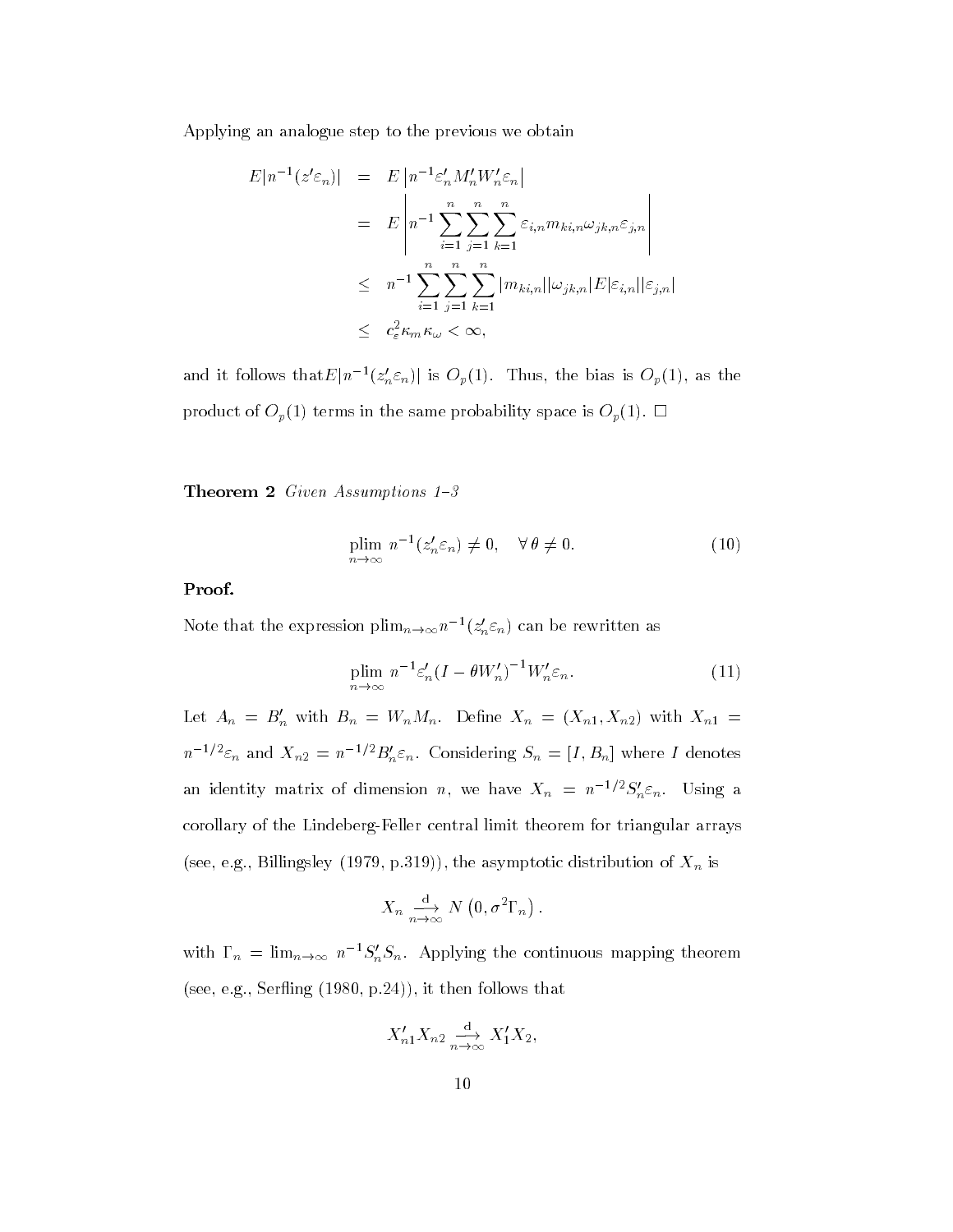with  $X = (X_1, X_2) \approx^{\alpha} N(0, \sigma^2 \Gamma_n)$ . Given the maintained assumptions of the model, it is straightforward to verify that each block of the matrix  $S_n^\prime S_n$ is nonsingular. As a result,  $X_1$  and  $X_2$  are not perfectly correlated and thus  $P(|X_1'X_2| > \delta) > 0, \forall \delta > 0$ . Then  $\text{plim}_{n \to \infty} X_{n1}'X_{n2} \neq 0$ .  $\Box$ 

# <sup>4</sup> Conclusion

In this paper we provide the theoretical proof of the inconsistency of ordinary least squares estimator for cross-sectional autoregressive spatial models. We show that the bias of this estimator is  $O_p(1)$  for all  $|\theta| < 1$ ,  $\theta \neq 0$ . The contribution of this study consists in providing arguments for not using the OLS estimator (contrary to time-series) in regression models for spatial data even if this is highly tentative.

#### Acknowledgements

We are grateful to François Laisney, for his detailed constructive criticisms in developing this work. We also thank Gaël Giraud for helpful comments. The usual disclaimer applies.

# References

- AMEMIYA, T. (1985): Advanced Econometrics. Cambridge: Harvard University Press.
- ANSELIN, L. (1988): Spatial Econometrics Methods and Models. Dordrecht: Kluwer.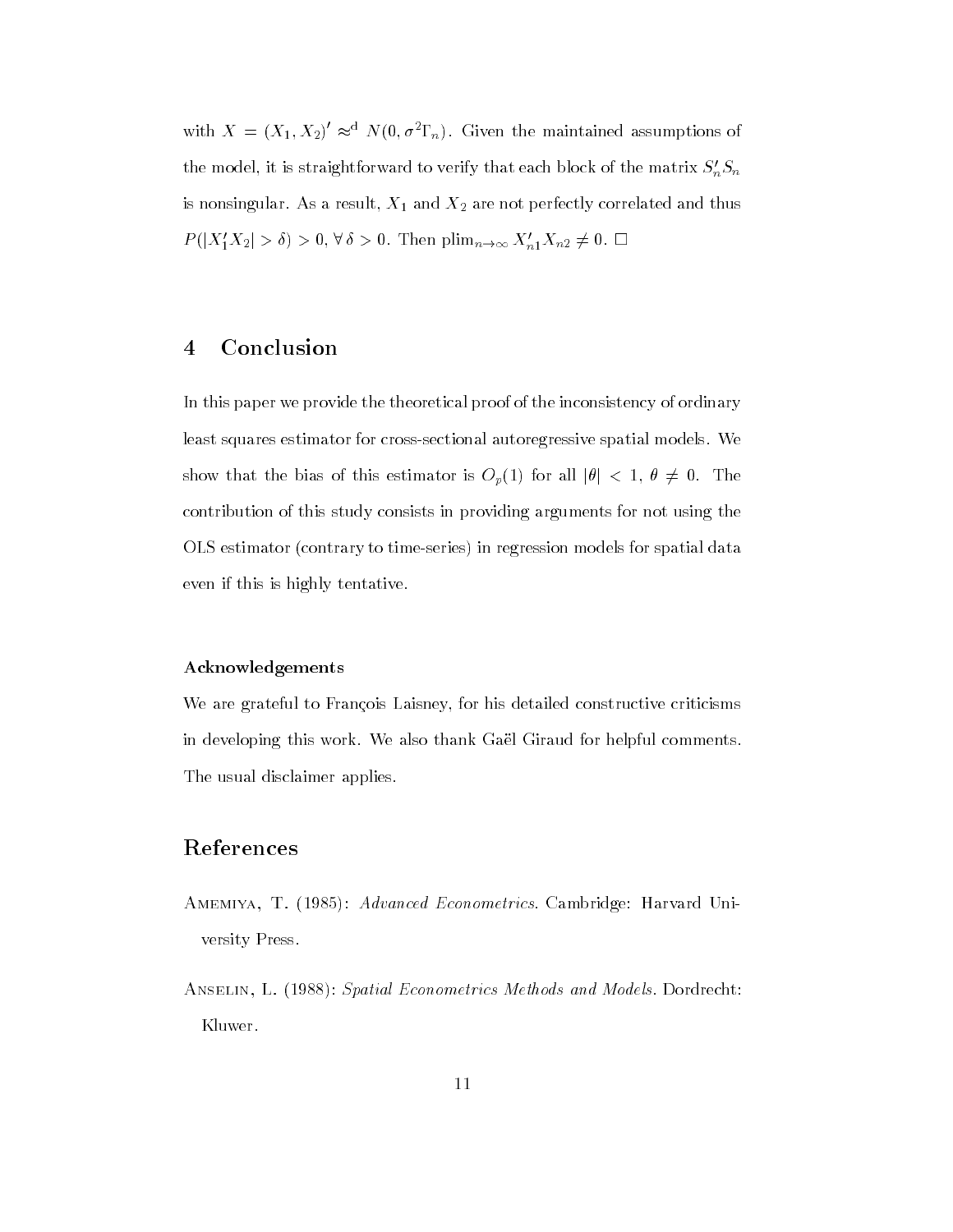- ANSELIN, L., AND A. BERA (1998): "Spatial Dependence in Linear Regression Models with an Introduction to Spatial Econometrics," in Handbook of Applied Economic Statistics, A. Truchmuche (eds.), pp.  $237-289$ .
- BALTAGI, B. H., AND D. LI (1999): "Prediction in the Panel Data Model with Spatial Correlation," Texas  $A\mathcal{B}M$  University, Department of Economics.
- BELL, K. P., AND N. E. BOCKSTAEL (2000): "Applying the Generalized-Moments Estimation Approach to Spatial Problems Involving Microlevel Data," The Review of Economics and Statistics,  $(82-1)$ ,  $72-82$ .
- BERGE, C. (1983): *Graphes*. Paris: Gauthier-Villars.

BILLINGSLEY, P. (1979): *Probability and Measure*. New York: Wiley.

- COCHRANE, D., AND G. ORCUTT (1949): "Application of Least Squares Regressions to Relationships Containing Autocorrelated Error Terms," Journal of the American Statistical Association,  $(44)$ , 32-61.
- CONLEY, T. (1999): "GMM Estimation with Cross Sectional Dependence," Journal of Econometrics,  $(92)$ , 1–45.
- Cressie, N. (1991): Statistics for Spatial Data. New York: Wiley-Interscience.
- HORN, R., AND C. JOHNSON (1985): *Matrix Analysis*. Cambridge: Cambridge University Press.
- Kelejian, H., and I. Prucha (1997): Estimation of Spatial Regression Models with Autoregressive Errors by Two-Stage Least Squares Proce-